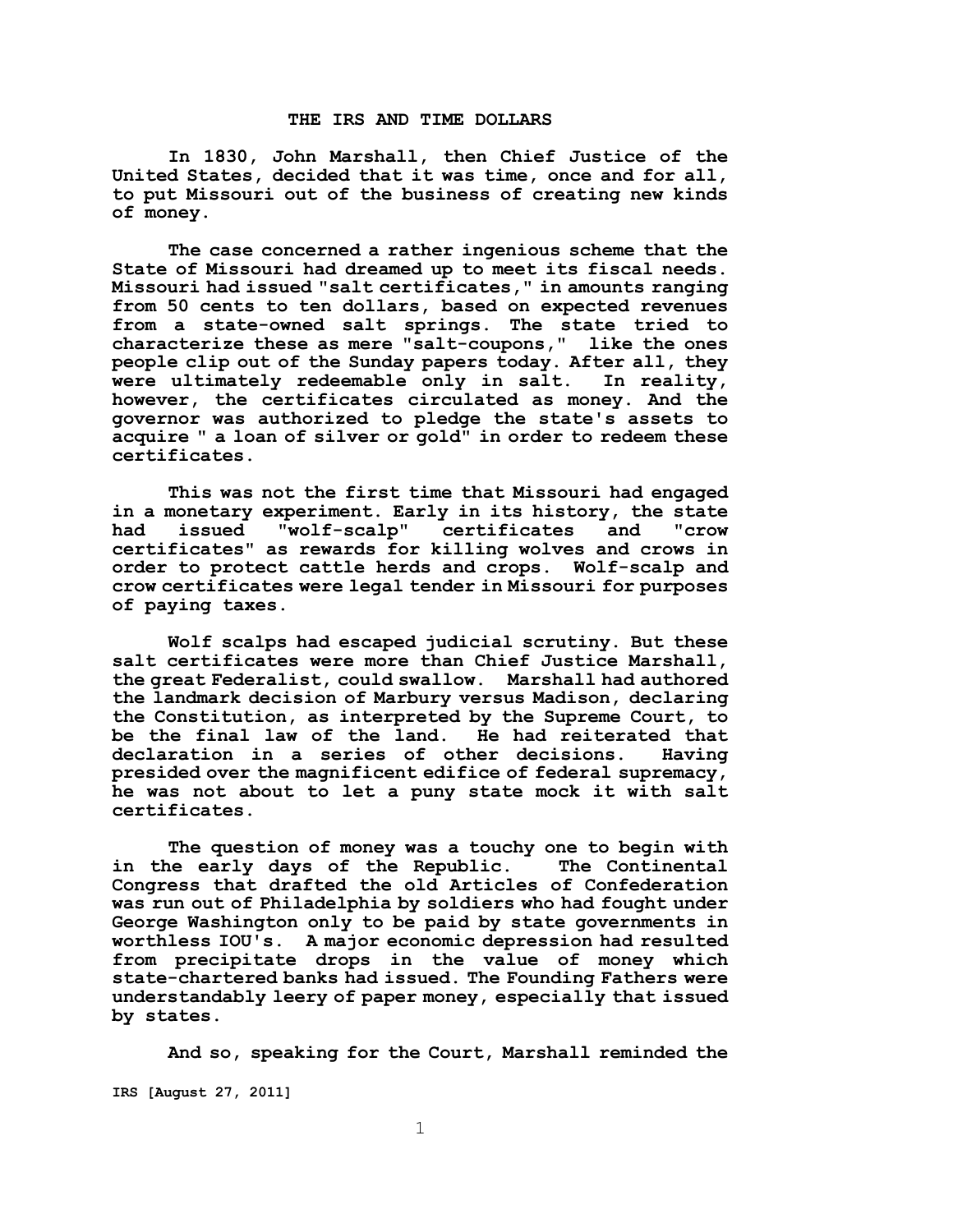**State of Missouri that Article I, Section 8 of the Constitution of the United States gives the Congress exclusive power "To coin Money [and] regulate the Value thereof."** 

# **MISSOURI LEADS THE WAY**

**One hundred and thirty-five years later, Missouri is at it again. In THE MID-1980'S, the state enacted a law to use time dollars to provide relief for people who take care of elderly family members at home. In a sense, time dollars are simply updated "wolf-scalp" or "crow certificates" -- a way of paying citizens for performing a public service. So far, Missouri is the only state to commit its "full faith and credit" to the Time Dollar: if no time dollar participant is available to help a person who has earned this currency, the state will provide this help at its own expense.** 

**This time, Missouri went even further. The passage of time has mooted Marshall's early decision: credit cards, state revenue bonds, any number of other devices, have rendered antique the notion that only the federal government can create money. That still leaves the IRS, however. In 1985, Missouri had the temerity to ask the agency to declare this money exempt from the federal income tax.**

**The Internal Revenue Service is not generally known for generosity where federal revenues are concerned. It is especially wary of basing exemptions on broad conceptual grounds, as opposed to narrow interpretations of the statute. Yet, the IRS has concluded that credits earned under the Missouri law would not be treated as taxable income. It did so not once but twice -- first in a ruling by the regional office on a request from the State of Missouri, the second time, in a "private ruling" by the national office in response to a request from a settlement house in St. Louis.** 

**These rulings apply only to the particular cases involved, and might not hold in different circumstances. But they are highly significant nevertheless. At a practical level, they help people designing time dollar programs to avoid entanglements with the IRS. (This has been a concern in some social service quarters.)**

**The reasoning behind the exemption is even more important. Examining time dollars through the exacting lens of federal tax law, the IRS lawyers saw some crucial differences between these and ordinary money that often elude the more casual mind. These differences, in turn,**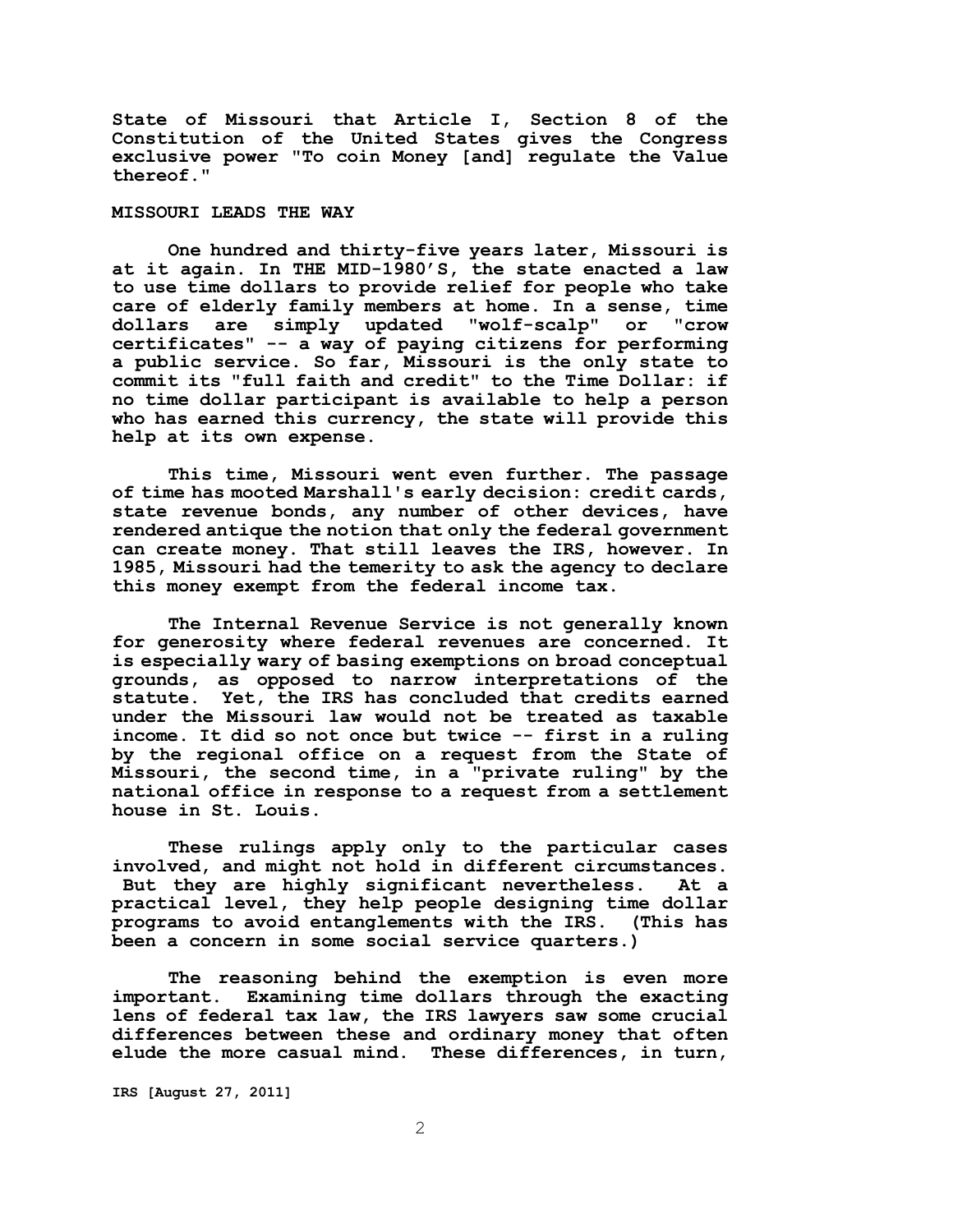**illuminate as well as anything that has come along the nature of the social bonds that the time dollar movement is seeking to rebuild.**

**The IRS rulings are all the more remarkable if we recall the economic climate of the early 1980's and the hostility of the IRS toward barter. Unemployment and inflation had both reached double digits. The economy was so low that some economists were calling it a "depression." The Federal Reserve had moved to curb inflation by restricting the supply of money, thereby stiffling the economy further. Federal spending on domestic programs was being slashed by a new President, Ronald Reagan. And the United States government was operating on a deficit of a mere 50 to 70 billion.** 

**Back in the 1930s, when jobs and money were in short supply, many discovered barter to meet their needs. Now, in the early 80s, the middle class did the same. Paperbacks proliferated on drugstore counters carrying titles like**  *"The Barter Way to Beat Inflation,"* **and** *"How to Get on the Barter Bandwagon where CASH is a Four Letter Word."* **Several national barter franchises prepared public offerings; Sears Roebuck created Sears World Trade specializing among other things in barter and countertrade. Magazine articles noted that nearly one third of international trade was done using barter rather than currency.**

#### **THEN THE IRS WOKE UP**

**Much of this happened because the IRS was asleep to the issue. Then the agency woke up and spoiled the fun. New regulations expanded the definition of barter and required full disclosure of all such exchanges on one's annual tax return. Even worse, credits received through a barter network were determined to be taxable income when received rather than when spent. That is, if someone paid you 2,000 barter credits in exchange for your used car, you were taxed when the credits were added to your account, even if you had not spent them. That made good sense from an accounting standpoint. But it was terrible news to anyone who held nothing except some credits in a soon-to-be-defunct barter club.** 

**Yet, despite its jihad against barter-based tax avoidance, the IRS made an exception for time dollars. In March 1985, the regional office ruled that volunteers who qualified for hours of service by earning service credits would not be taxed on the value of those services. The ruling focused primarily on the charitable nature of the transaction and the public purpose it embodies. People**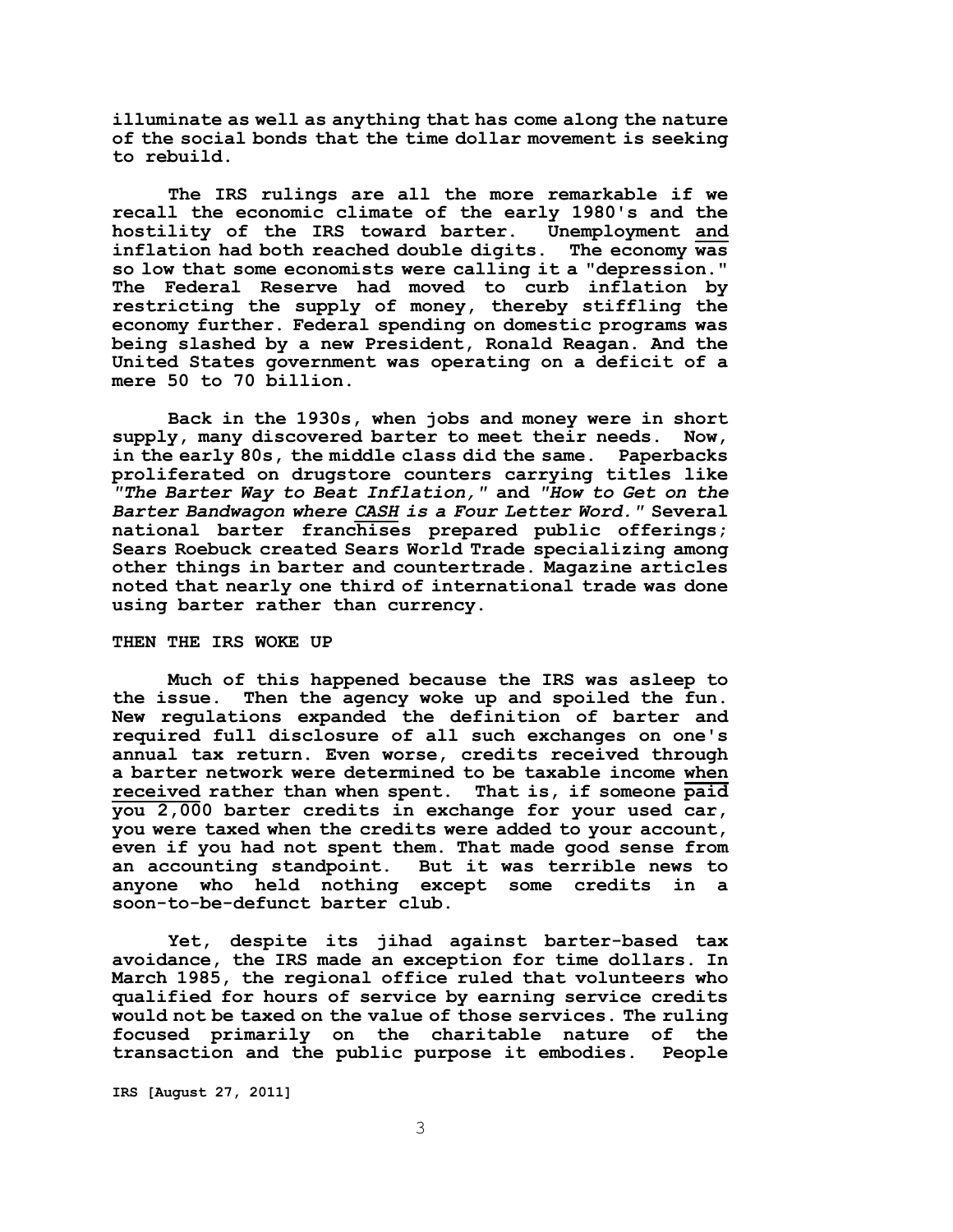**who received these services from time dollar workers would have received them free from the state, anyway. This made the transaction fundamentally different from commercial barter, which is simply another form of a market transaction that might have occurred for cash.** 

**Then in June, 1985, the national office of IRS issued a "private letter" ruling regarding the Time Dollar program in St. Louis which had been operating for several years. Grace Hill, a local settlement house, had been using time dollars to provide housekeeping and babysitting to residents of the community, and also to provide more skilled services such as house painting. The computerized bookkeeping operated in the usual way. "When a volunteer performs a service," the ruling noted, the "Taxpayer [Grace Hill] credits the hours spent to the volunteer's account, and debits the hours to the service recipient's account."**

**Despite the obvious value of the services and the extensive recordkeeping involved, the IRS nonetheless concluded that these credits "have no monetary value" and service recipients do not incur a "contractual liability." The agency saw that these time dollars are fundamentally different than money. They provide recognition and a form of bonding, rather than a cash reward. "Credits posted to the volunteers' accounts serve merely as a means to motivate the volunteers," the IRS said. "The continued effectiveness of Taxpayer's program depends on the volunteers perceiving the value of their efforts to the community. Taxpayer hopes that knowledge of the hours they provide ... will instill pride in the volunteers."**

### **WHY TIME DOLLARS WEREN'T TAXED**

**The time dollar networks are different from commercial barter, the ruling said. They are simply a different form of the things neighbors do for one another. Commercial barter, by contrast, "does not include arrangements that provide solely for the informal exchange of similar services on a noncommercial basis."**

**In commercial barter, the parties are bound by contract, and credits in a barter network are a "cash substitute." Here, by contrast, people who receive a service have no contractual -- ie legal -- obligation to repay. And people who give service get no contractual right to compensation: "The credits merely serve as a means to motivate the volunteers to continue their community service."** 

**This ruling cut through a lot of academic fog that has grown up around the issue. A tax professor who has**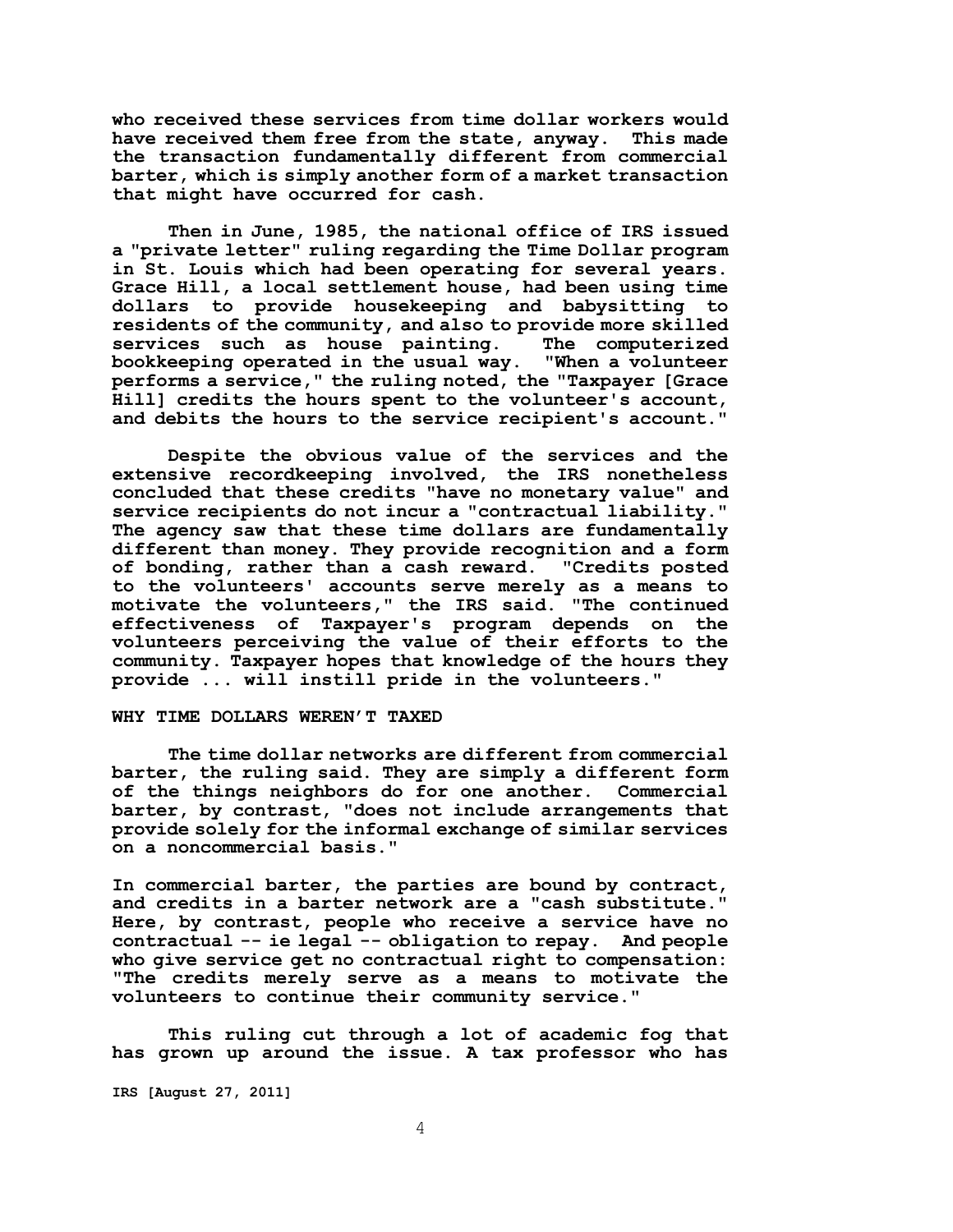**authored one of the leading casebooks on federal taxation could not fathom how the IRS could deem Time Dollars not taxable. After all, he said, "benefit is benefit; and income is received when you earn a 'right' to the benefit -- even before you use that right. And the services provided clearly have market value. I just don't see any statutory basis for that ruling."** 

**But the IRS did, and the practical importance of the ruling cannot be overstated. It is hard to imagine people lining up to volunteer, knowing that come April 15th, Uncle Sam was going to tax the time dollars they earned -- even though they had gotten no money with which to pay those taxes. Even if the IRS valued the credits at only \$5.00 per hour, a volunteer could easily owe several hundred dollars in taxes.** 

**The conceptual basis of the rulings is even more important. The IRS went right to the heart of the difference between time dollars and money. The ruling that declared that these exchanges were not commercial barter implicitly recognized a distinction between the market and the non-market economy, with the important corollary that exchanges in the non-market economy are beyond the scope of the federal income tax laws. Not all exchanges among family members and neighbors are exempt, of course; certain trust arrangements between parents and children, for example, are blatant tax avoidance devices.** 

**But the IRS did not see evidence of this in Missouri's Time Dollar program. It pointed out that, to the contrary, the care in question was charitable in motive and was openly reported to the State of Missouri. There was little danger that Respite Care Syndicates would sweep the nation as a hot new form of tax avoidance.**

# **TRUST RULES ALL EXPECTATIONS**

**The St.Louis ruling is even more impressive because it fleshes out a distinction which seems to elude most tax lawyers. The ruling noted that participants earning credits had no contractual rights to anything in exchange for their efforts. (The St. Louis program was not backed by the state.) Any expectations or increased sense of security people feel rests on their trust in the program, and particularly in their fellow members. They can't go to court to demand service from anyone, no matter how many time dollars they hold, because trust is all there is.** 

**This goes to a fundamental difference between contractual obligations and dealings between friends and family. With the latter, legal rights are of limited use.**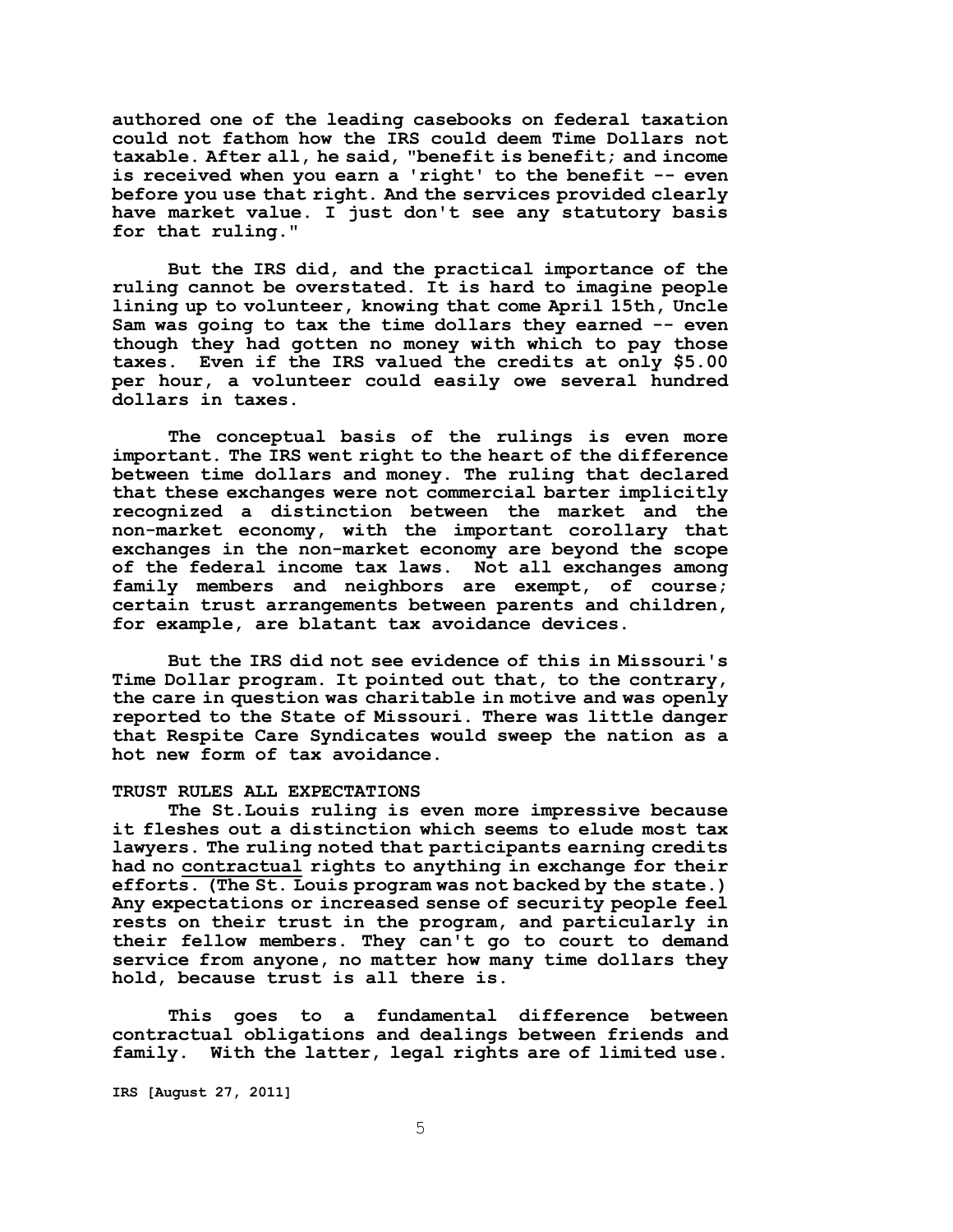**One has to choose between asserting them and maintaining the underlying relationship. Resort to the courts means one is asserting the rights of a stranger against strangers, and often that one is operating in a context of monetary values rather than ones of trust.** 

**Shimone Bergman, regarded as the "father" of gerontology in Israel, responded with a glimmer of recognition when he heard a description of Time Dollars. Perhaps one of the earliest precedents, he said, is found in the Scriptural commandment: "Honor thy father and thy mother that thy days may be long upon the land which the Lord thy God giveth thee." Considering that Moses' followers would wander forty years in the desert before being permitted to enter that land, the promised exchange was at best somewhat speculative in nature. A court would have thrown it out for want of mutuality or on any number of other grounds as altogether lacking in the requisite specificity.** 

**Families and communities operate on a standard of reciprocity. That is a moral norm, not a legal one; the mechanism of enforcement is not the courts, but the sanctions that operate naturally between people. The person who takes and takes and takes becomes, at some point, like the child who cried "wolf" once too often. Anthropologists tell us that the ostracism practiced by "primitive" legal systems may be more powerful that the forms of punishment to which "civilized" society resorts when it puts miscreants in prison and turns them into polished criminals.** 

#### **THE GUARANTEE: GOOD FAITH AND BEST EFFORT**

**Time dollars draw from an ethical tradition, rather than the legal and commercial tradition that lies behind the Internal Revenue Code. The ethical norm was succinctly summed up centuries ago by Rabbi Ben Azzai, who said, "The reward of a good deed is a good deed." The only real guarantee is the good faith and best effort of the individuals and the organizations involved.** 

**Indeed, there can be no "contractual remedy" that substitutes for membership in family and community. These provide a kind of all-purpose insurance and all-purpose safety net that no commercial company would underwrite and no government could afford. That is the measure of security we have lost; that is the measure of genuine security that the Time Dollar seeks to re-establish.** 

 **Income, said the IRS, belongs in the world of the market; altruism, empathy and reciprocity belong to another**